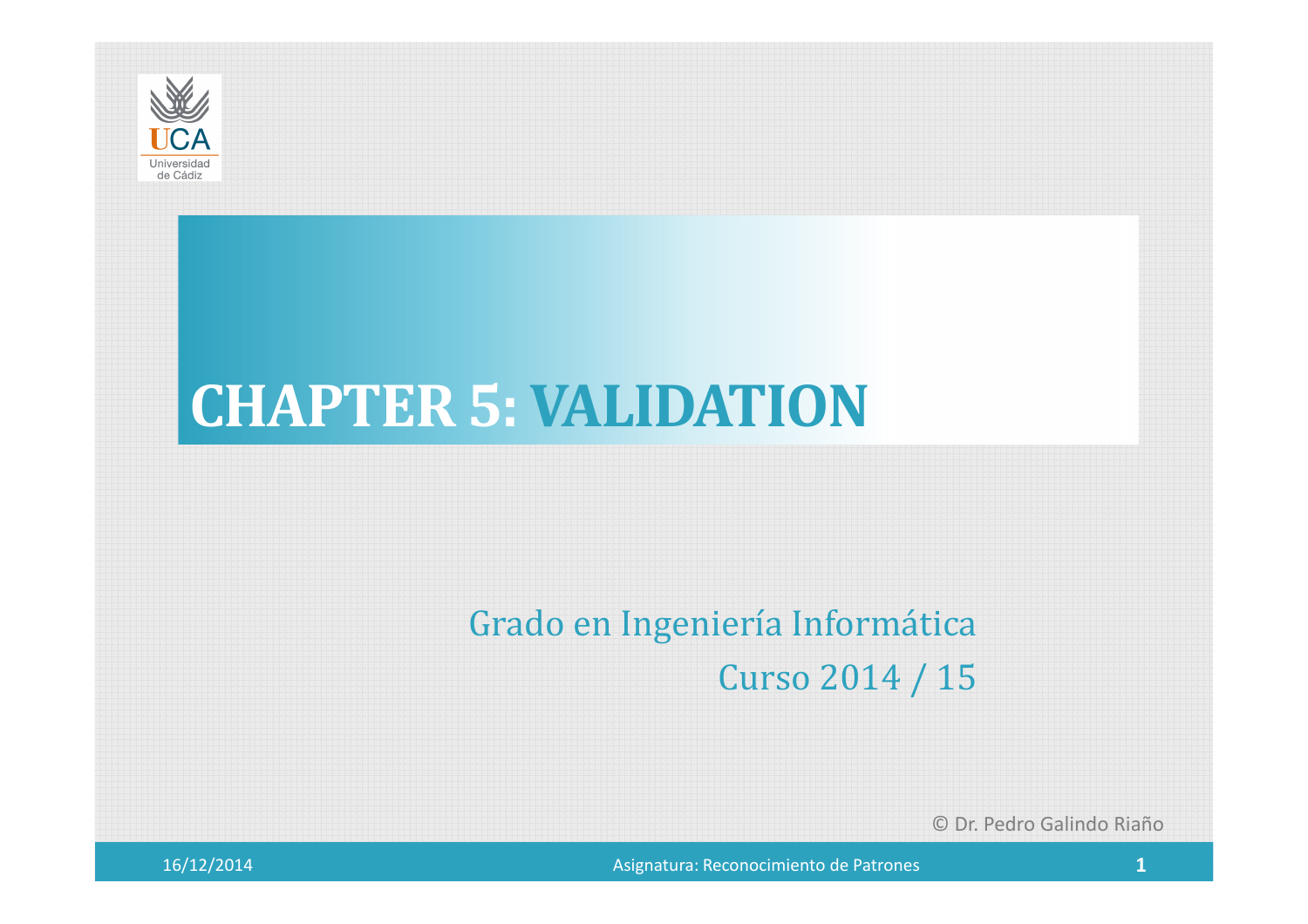## Topics



- 1. Introduction
- 2. Validation methods
- 3. Summary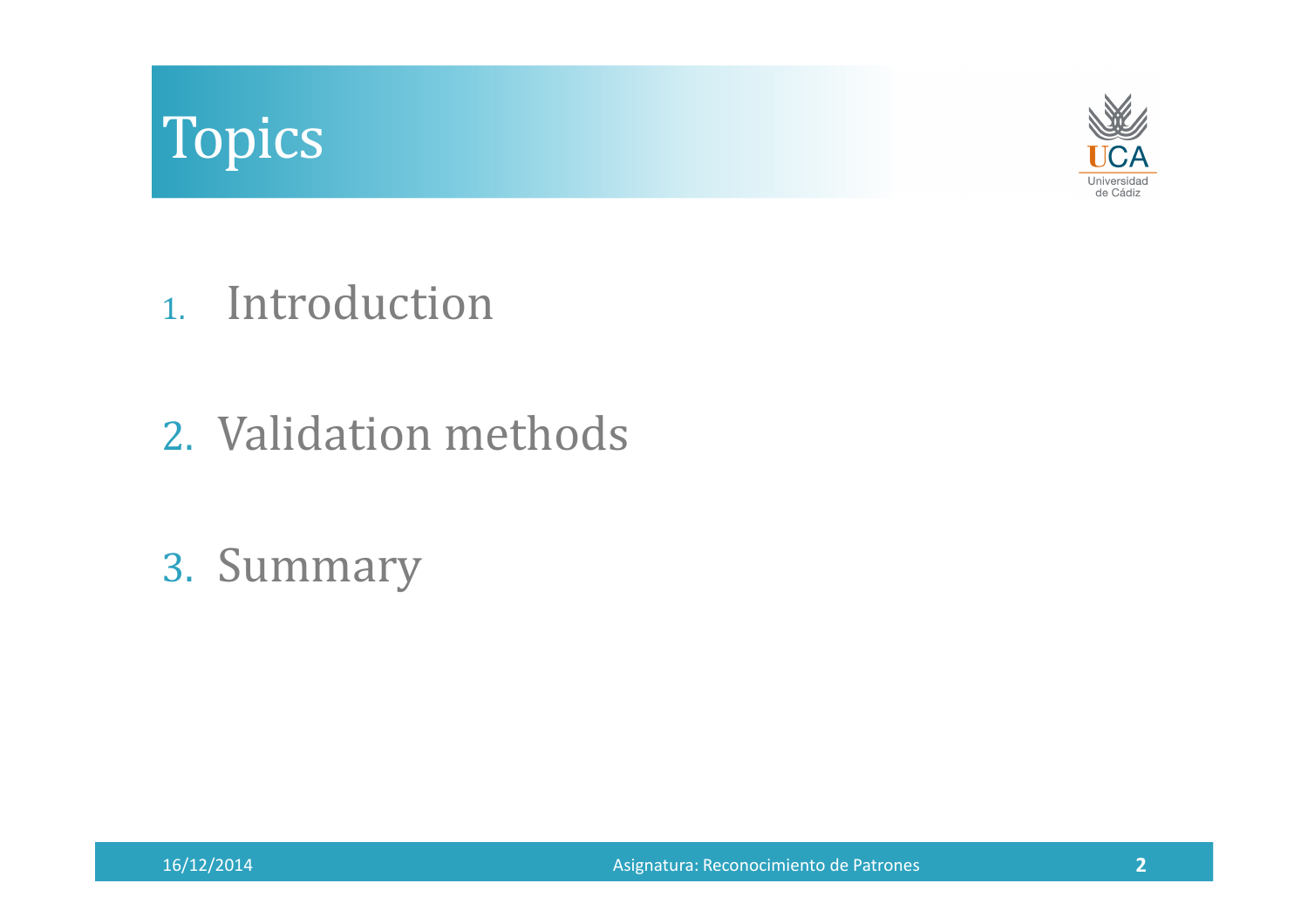## INTRODUCTION

16/12/2014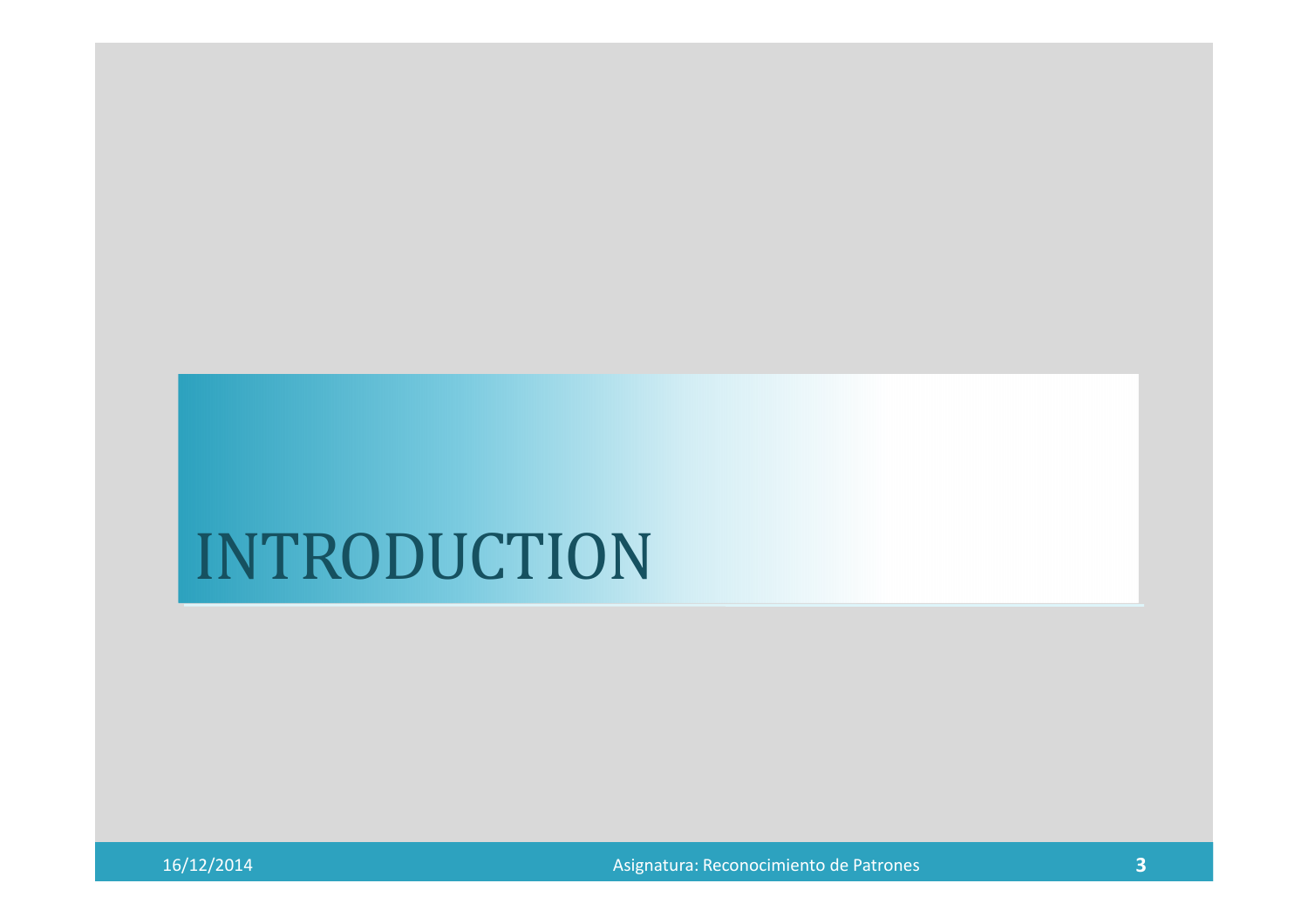## Why validate?



**O**To test our model under all possible circumstances.

□ However, it is not possible to have training data to simulate all possible situations.

 $\Box$  We have to obtain a model that is able to generalize from data available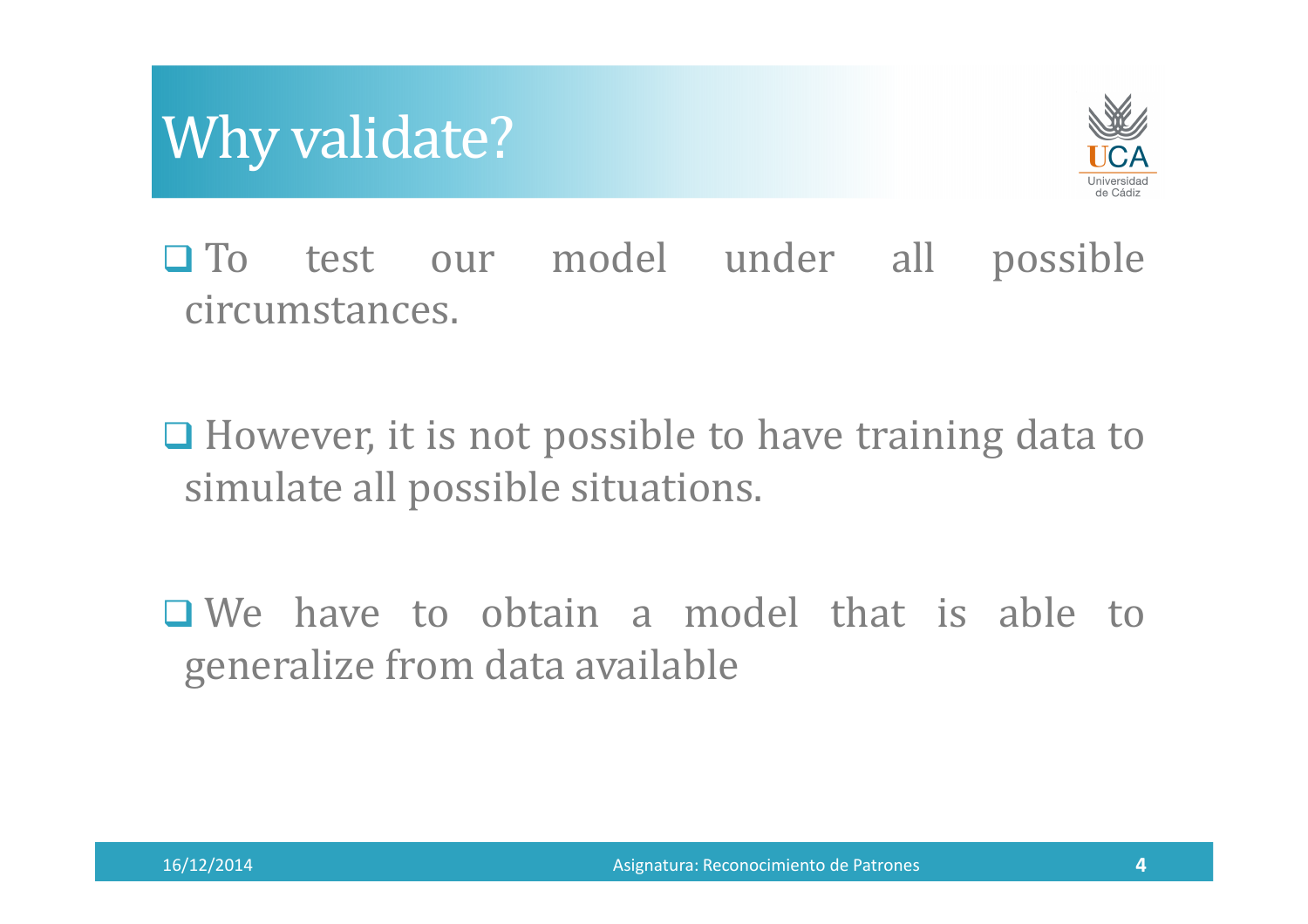



Small training set or unrepresentative

Q Poor representation of data

□ Wrong learning (excessive, possibility of local minima, etc.)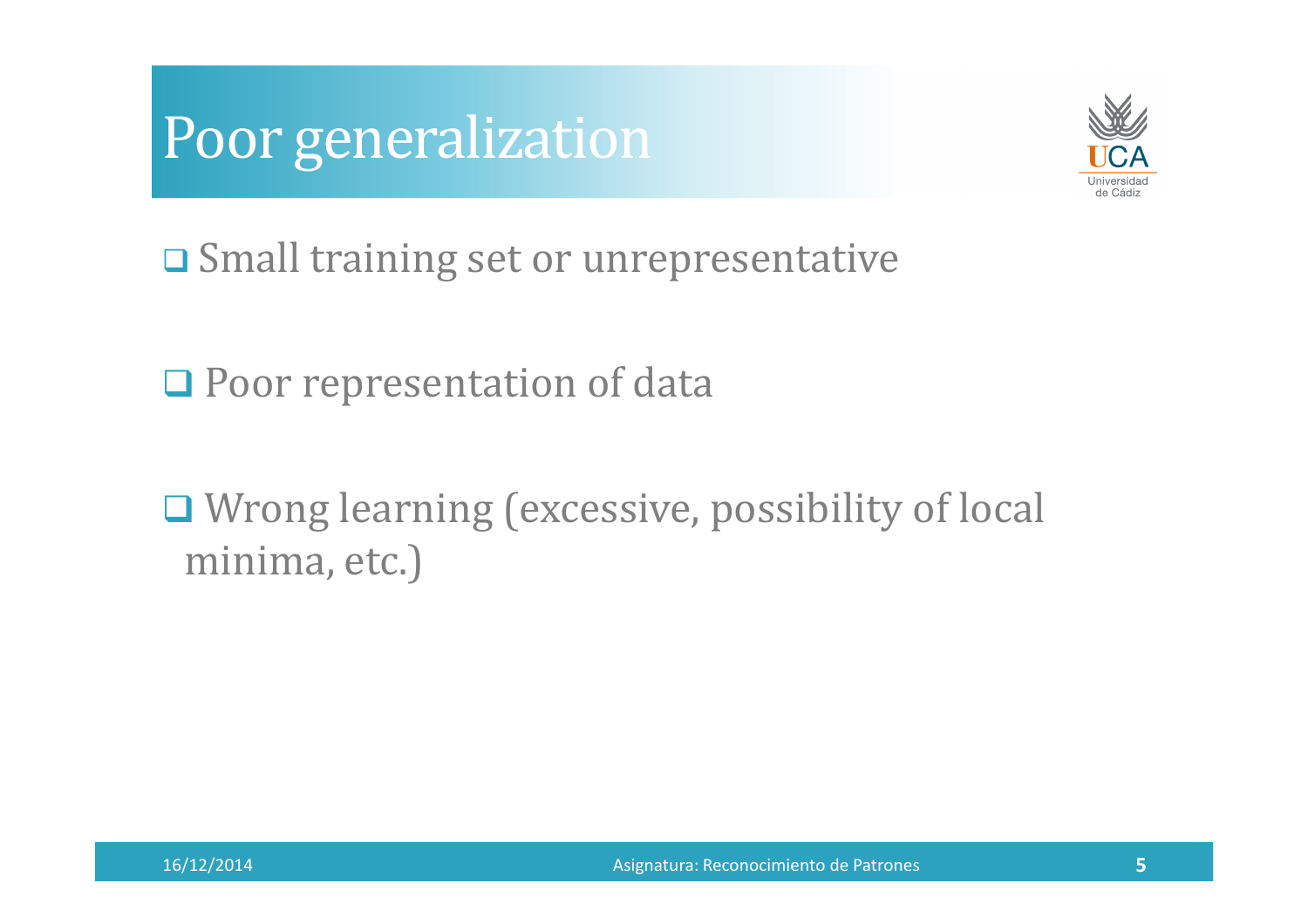## Over fitting effect





16/12/2014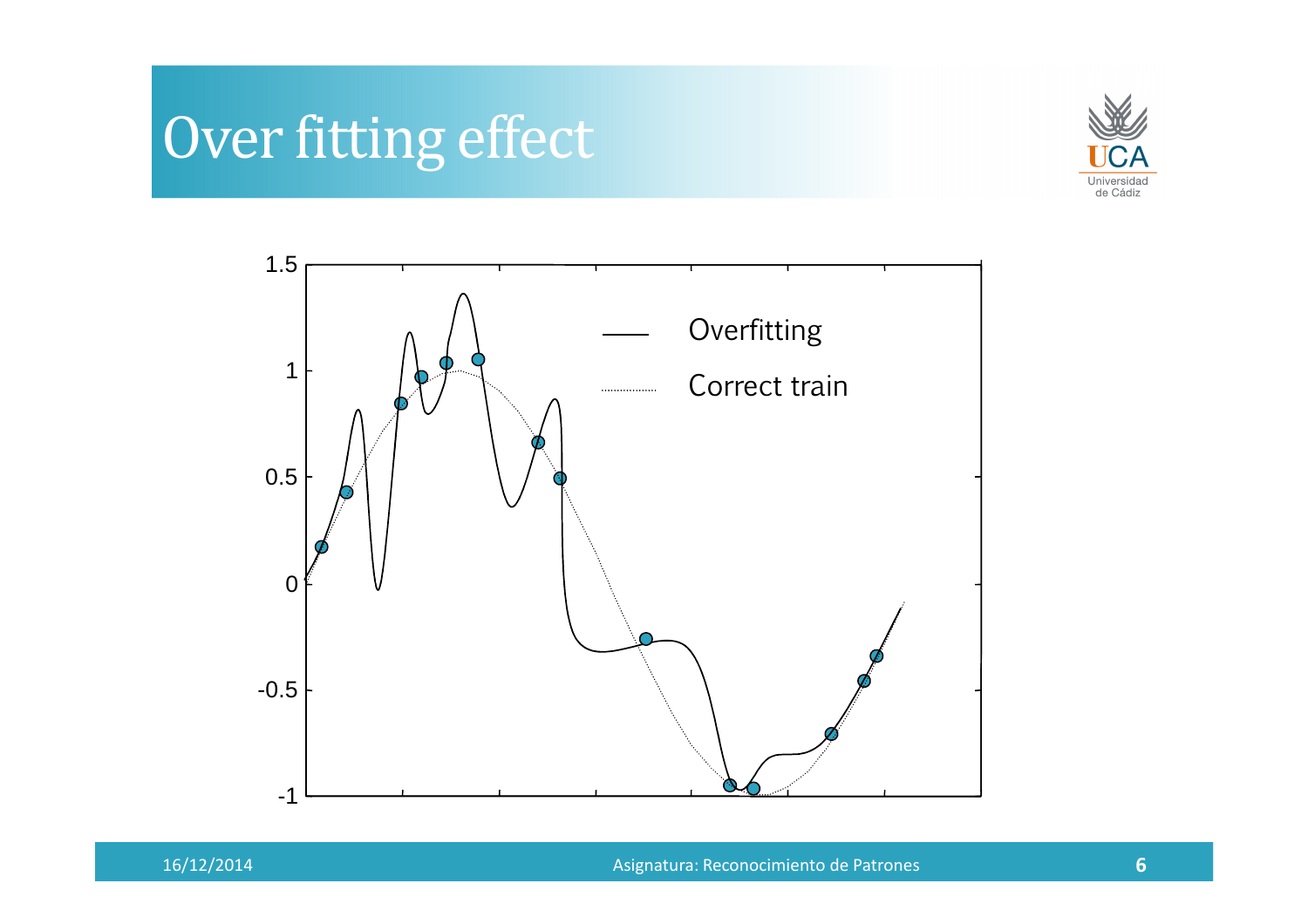## Training time



□ When do you stop training the network?  $\Box$  If the error reaches a minimum  $\Box$  If the error reduction rate is below a certain value **□** After a certain number of epochs

**OThese** methods do not guarantee a good generalization

**□ Validation tries to solve this problem**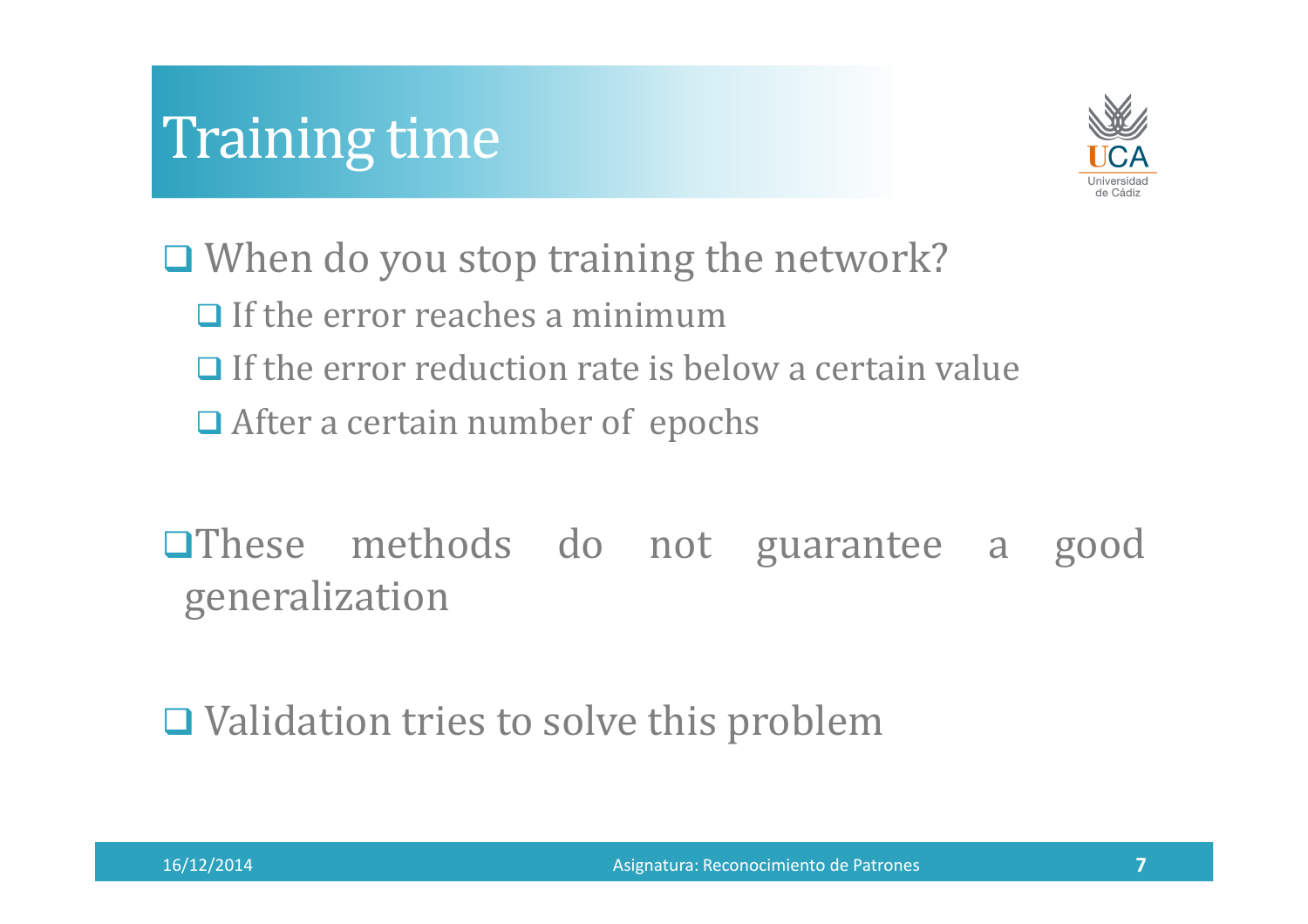## VALIDATION METHODS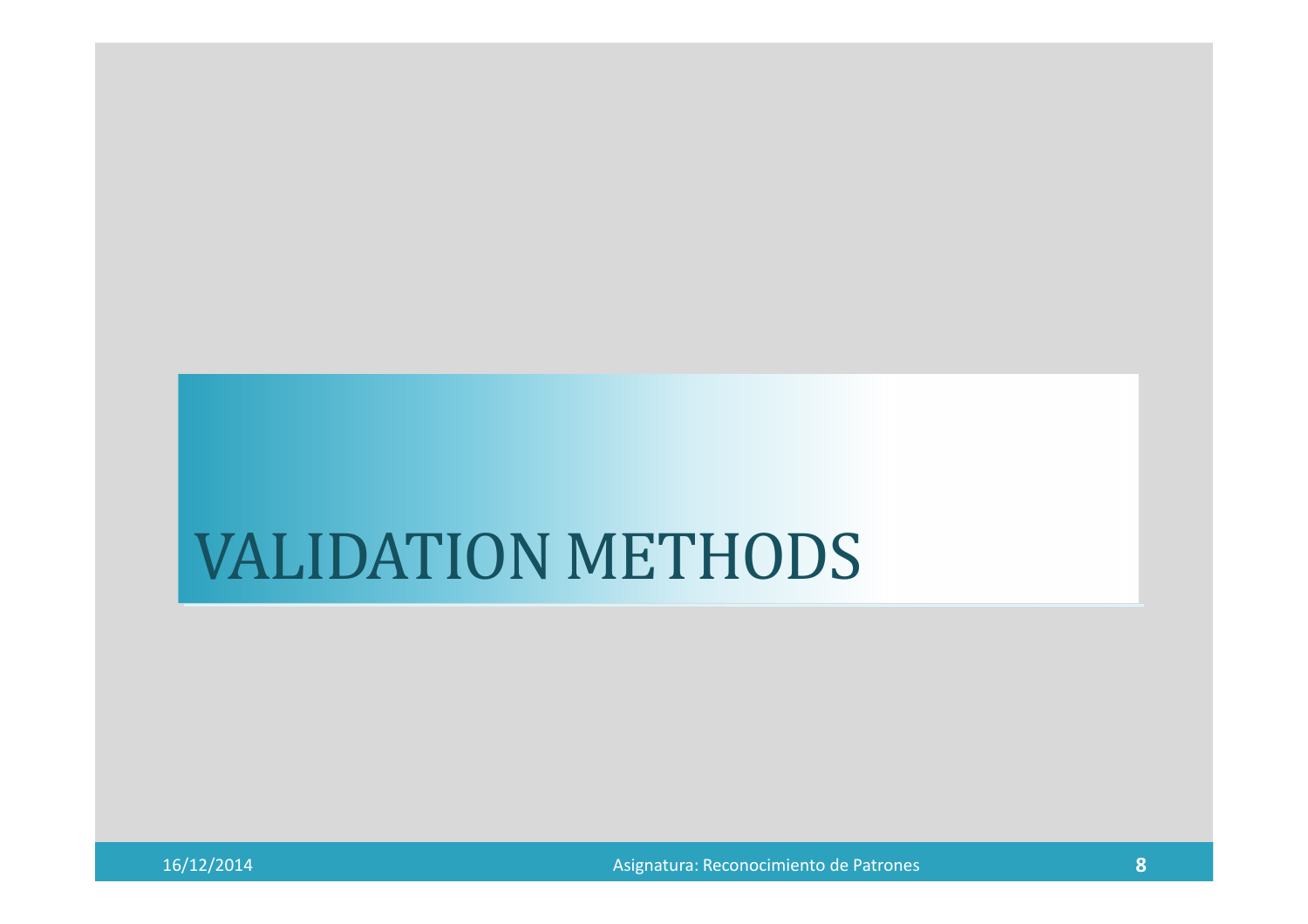### Validation methods



**□** Replacement

 $\square$  Simple validation

 $\Box$  Cross validation (Hold – K - out)  $\Box$ Hold – one – out

**OB**ootstrapping

**□Stacked generalization**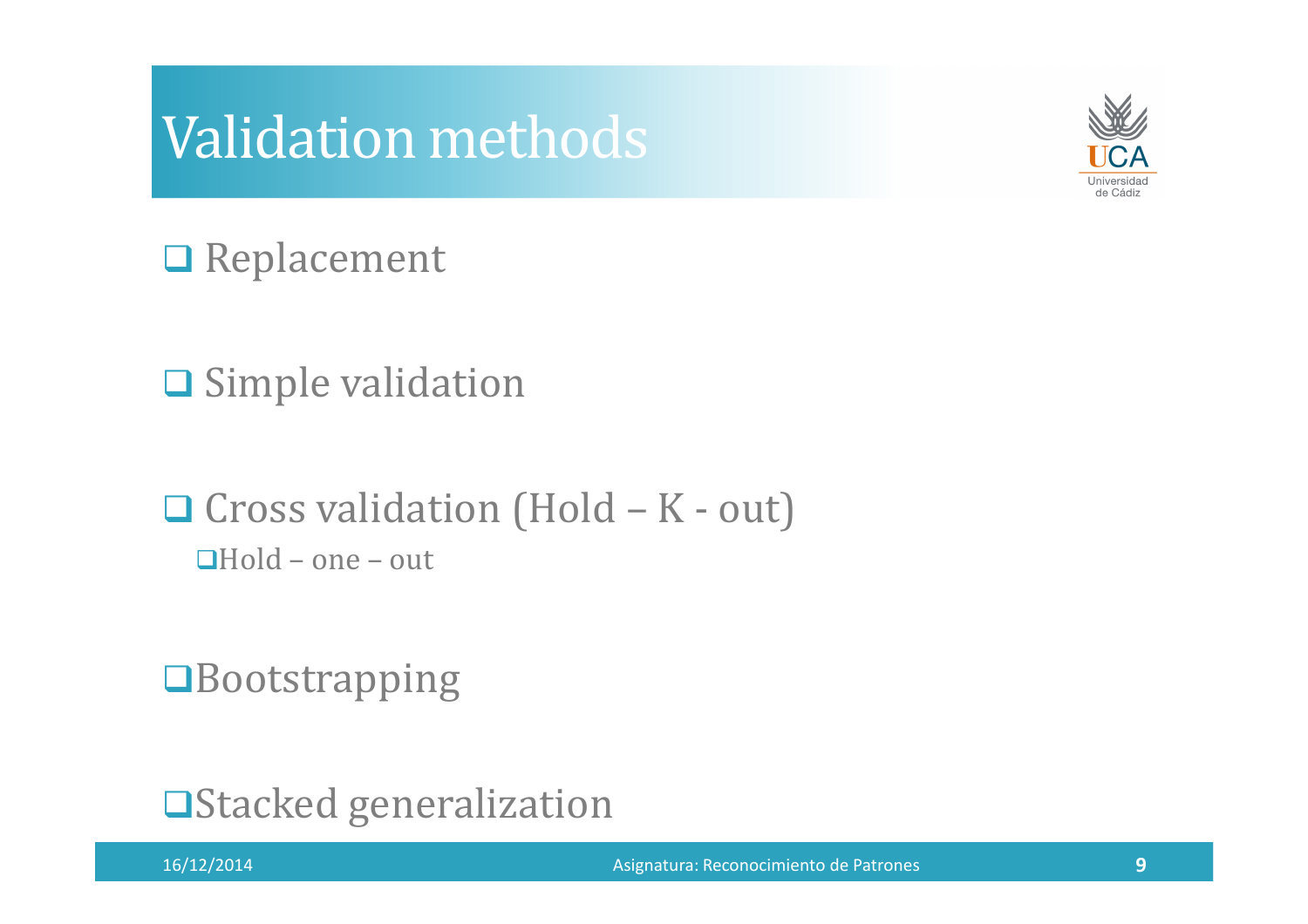



 $\square$  Stop training when the error in the training data satisfies <sup>a</sup> certain condition

O Produce overtraining

An "optimistic" measure the actual error occurs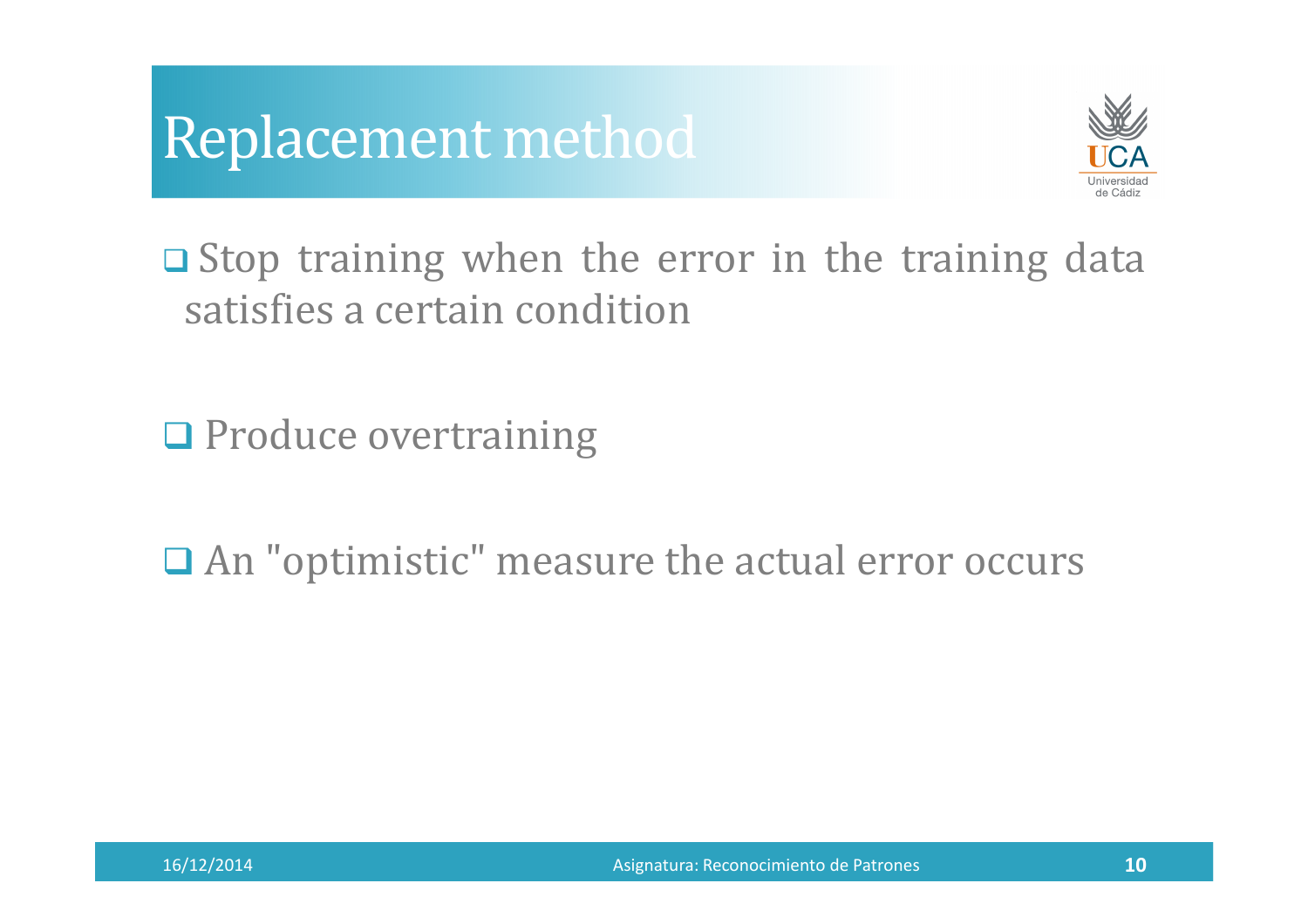## Simple validation method



 $\Box$  It is an integral part of the training process

Divide the available data into three groups: Training dataset (<sup>≈</sup> 65%) ■ Validation data set (≈ 15%)  $\Box$  Test dataset (≈ 20%)

## $\Box$  It is known as the hold out method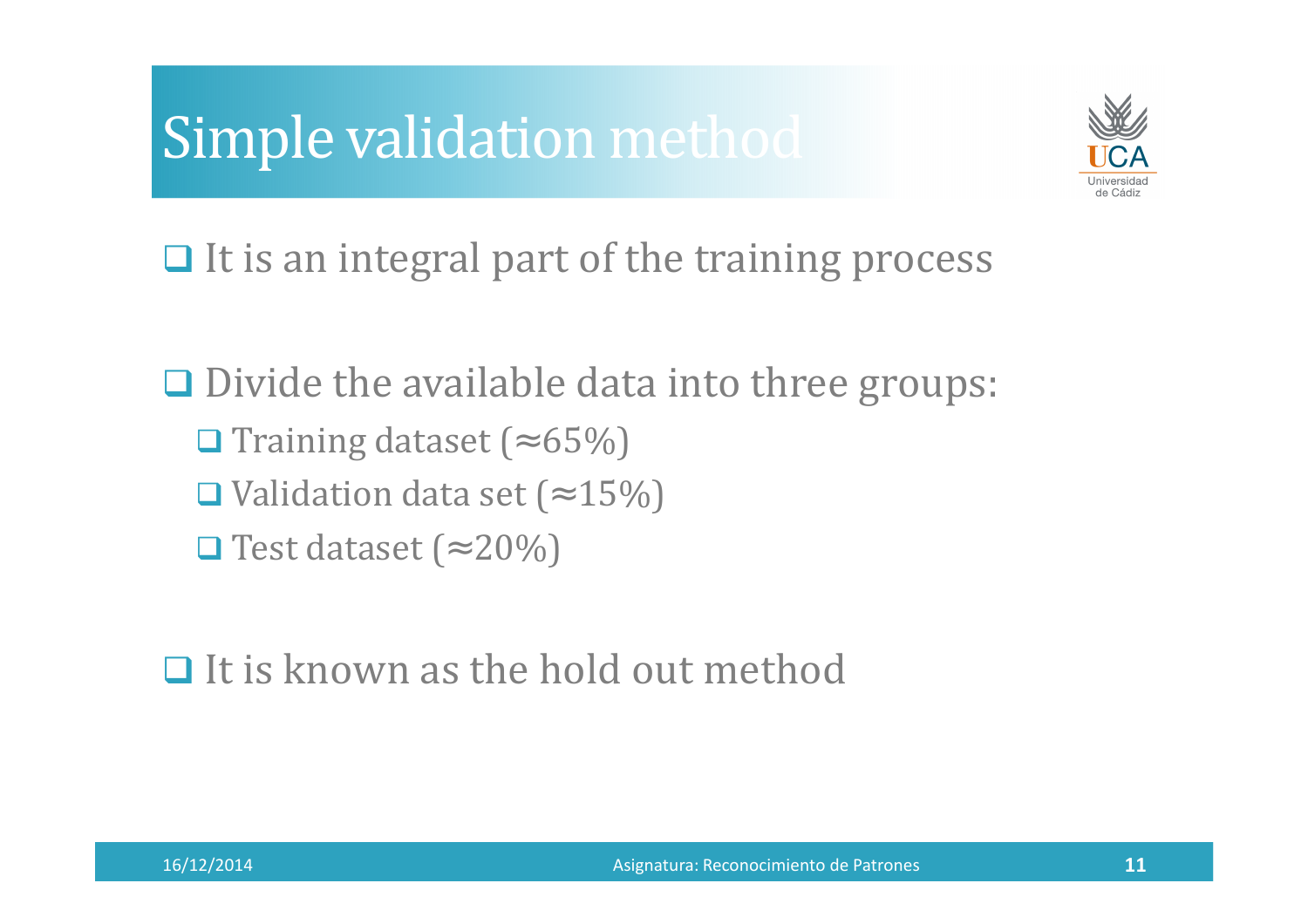## Simple Validation. Optimal stopping poin



Asignatura: Reconocimiento de Patrones **<sup>12</sup>**

de Cádiz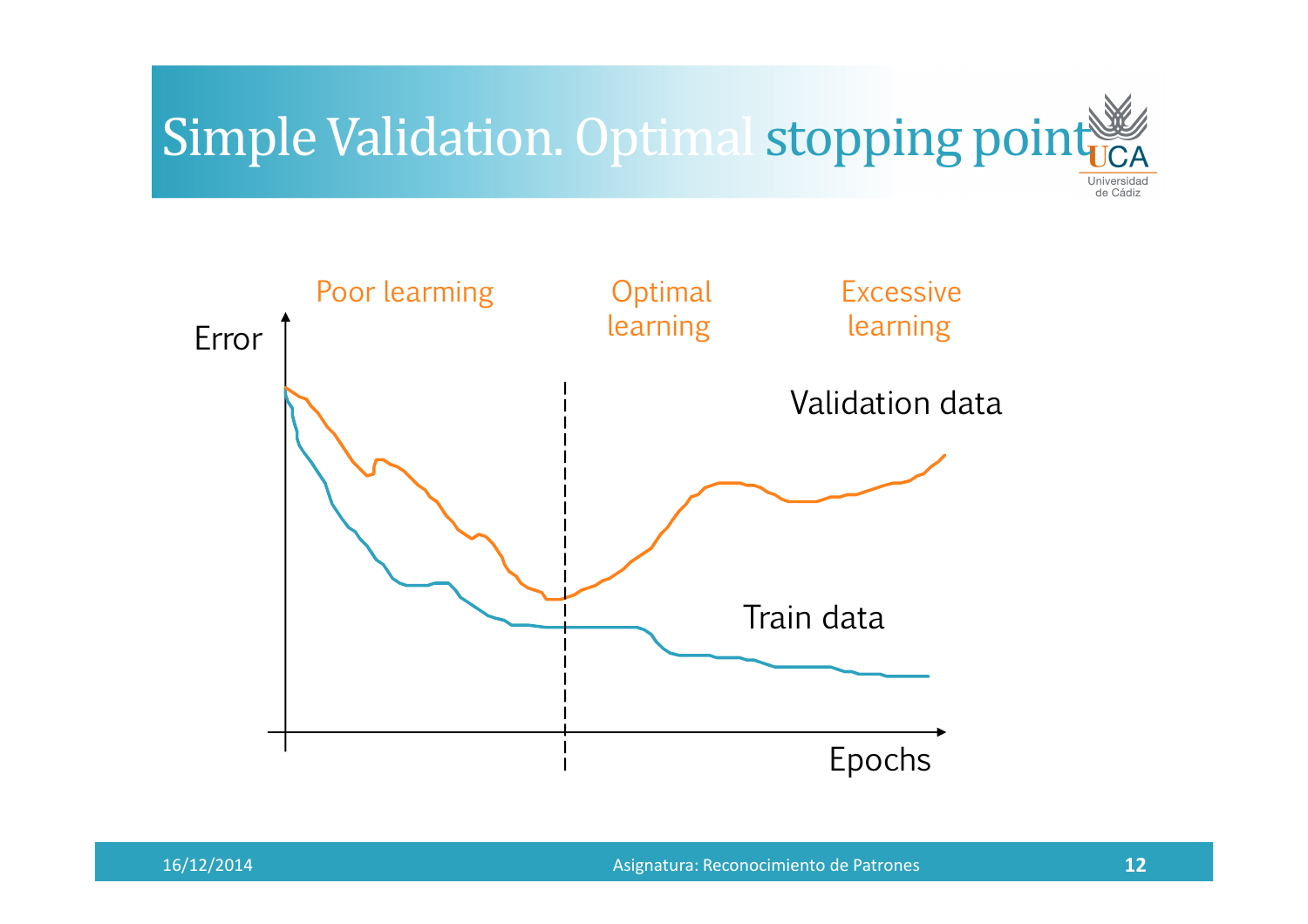#### Cross validation(Leave – k – out / Hold – K – out)



#### **OProcedure**

- Divides the data into <sup>S</sup> groups of similar size.
- $\Box$ A typical value for S is about 10
- $\Box$ Train the network S times, each time leaving one set for validation.
- $\Box$ Can be used for:
	- □ Calculate the mean generalization error
	- $\Box$ Train the network, in which case, it is the end a workout with all available data, using the validation data obtained to stop the training prematurely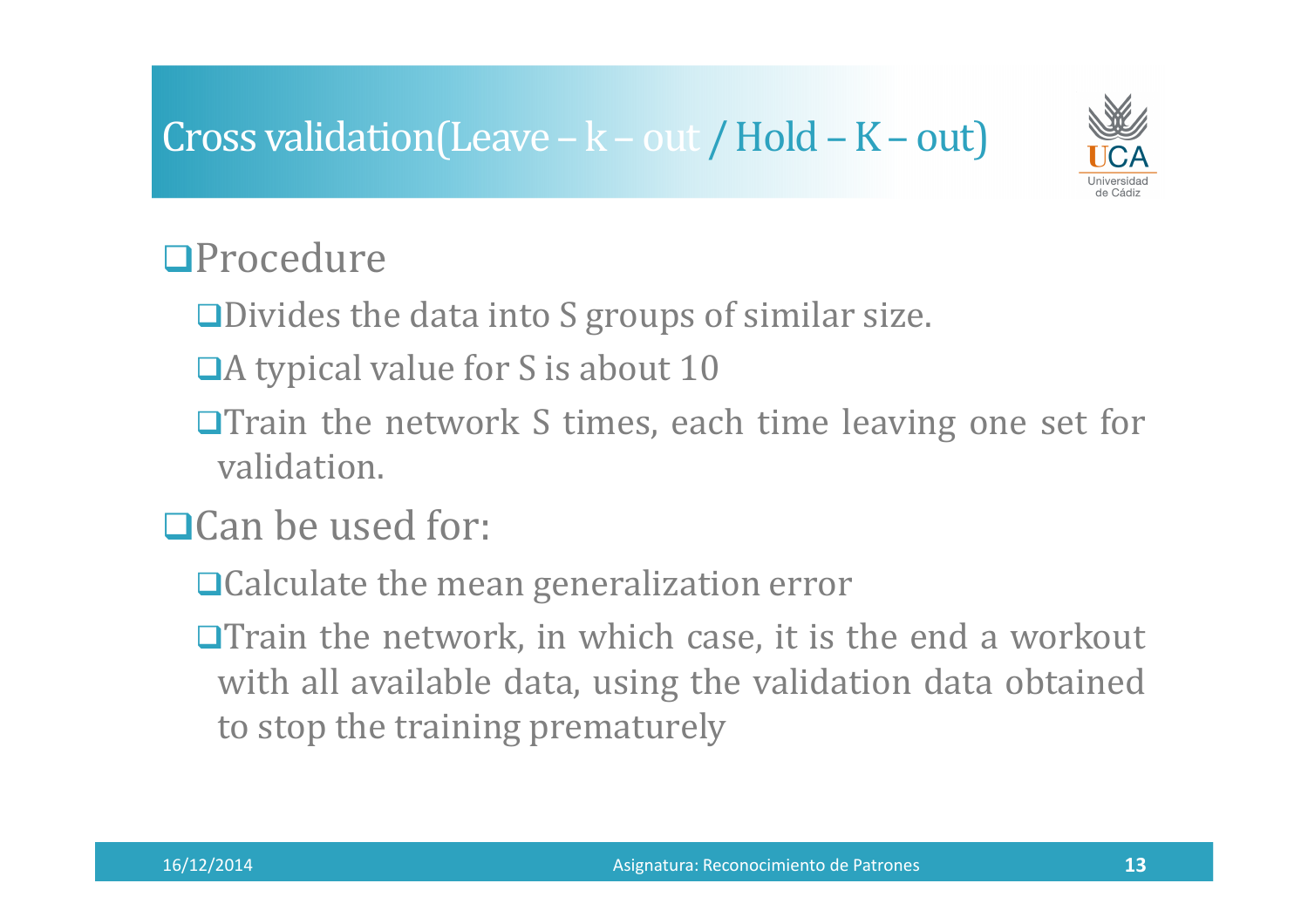#### Cross validation. Graphical representation



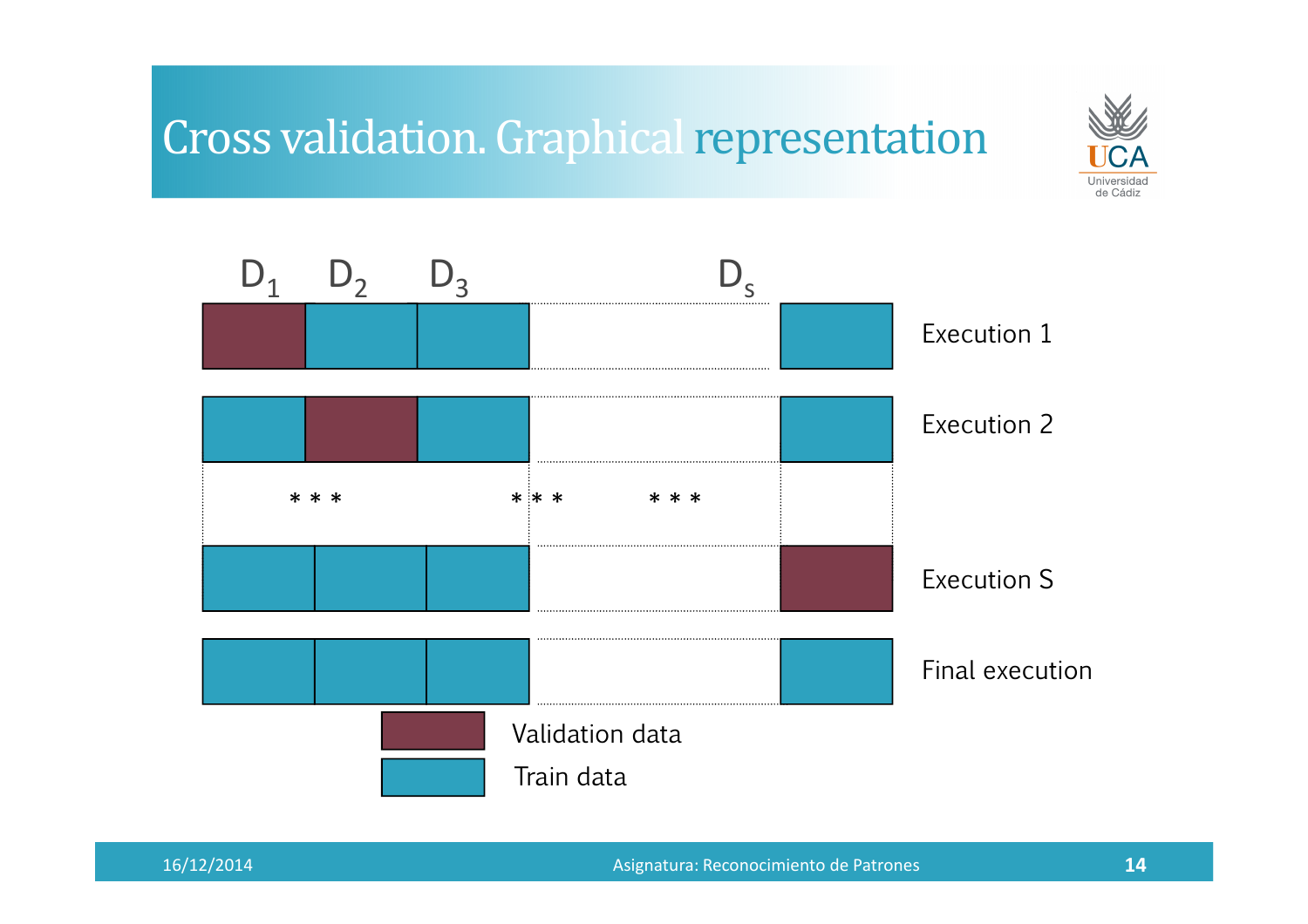# Cross validation. Advantages and disadvantage

## Advantages:

 $\Box$  Is superior to simple validation with small datasets. **□ Use all available data for training** 

## Disadvantages:

- Accurate <sup>S</sup> <sup>+</sup> <sup>1</sup> training (increasing time)
- $\Box$  The final training does not use validation directly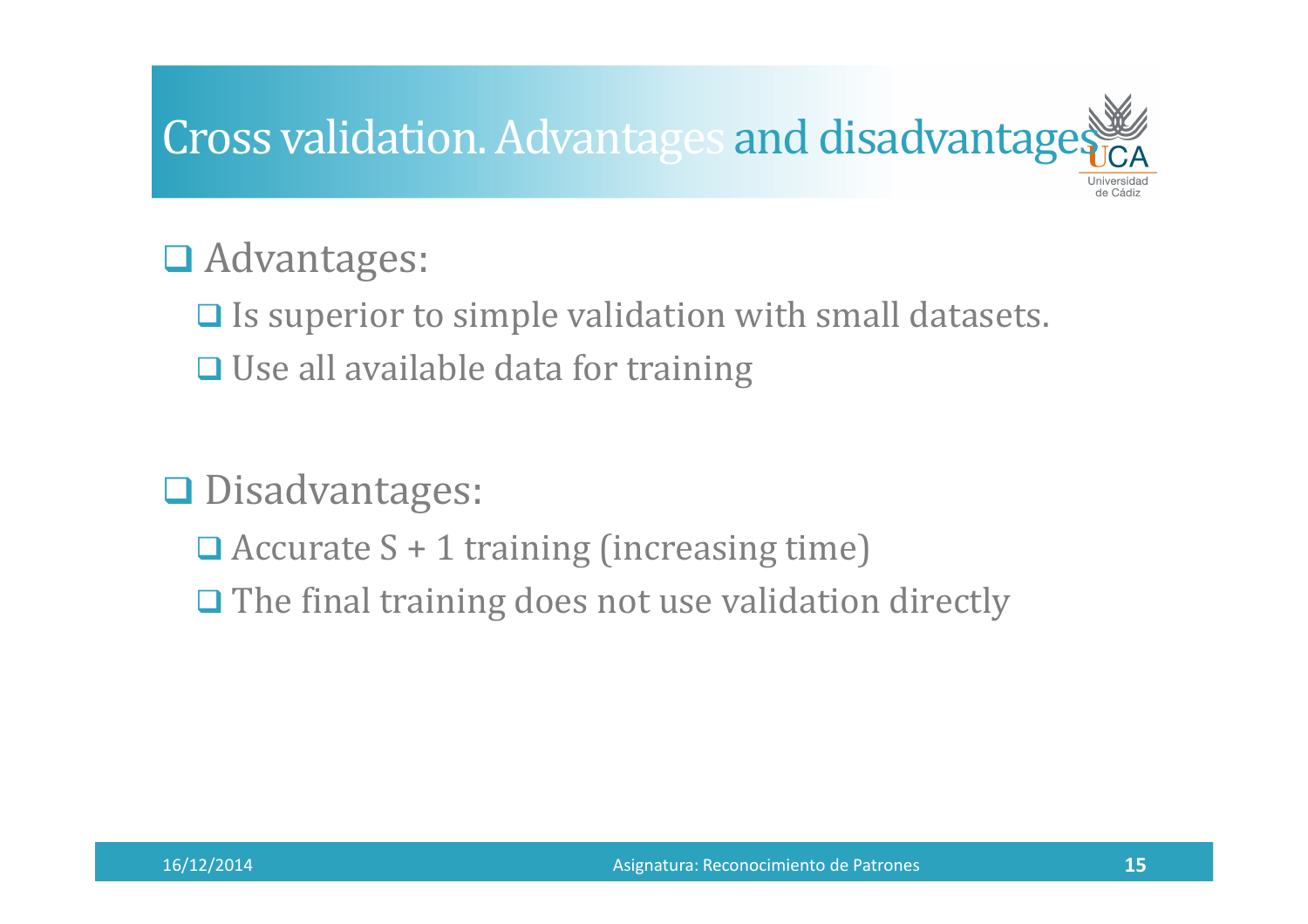## Hold – one - out / Leave – one - out



 $\Box$  It is a particular case of the cross-validation

 $\Box$  It consists of cross-validation, considering S = number of training patterns

 $\Box$  It works well for continuous error functions as the mean square error.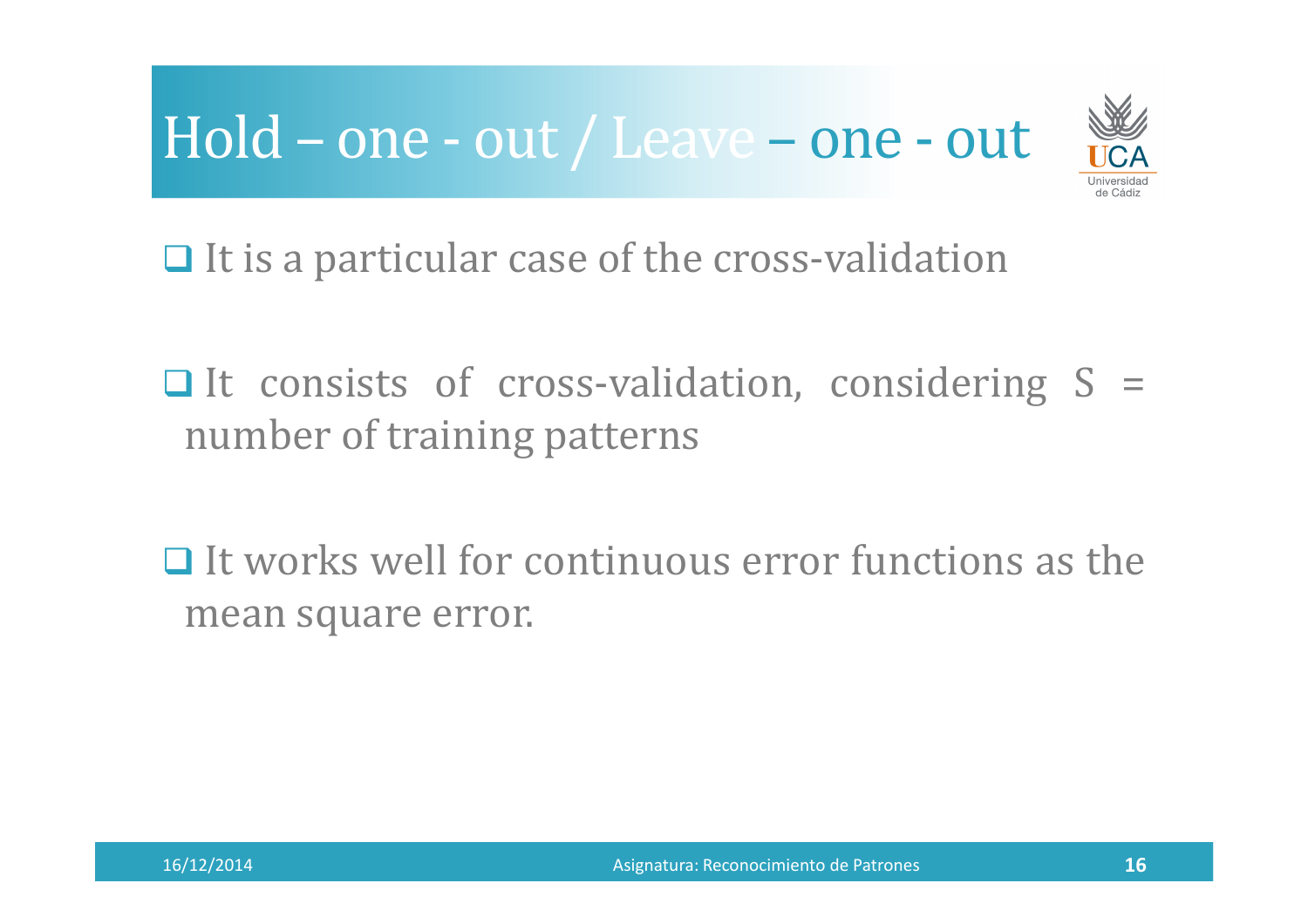### Bootstrapping



 $\Box$  It works with subsamples data instead of data subsets (as cross-validation)

 $\Box$  Each subsamples is a random example that can be real to the complete defeast. replaced in the complete dataset

 $\Box$  In many cases works better than cross-validation.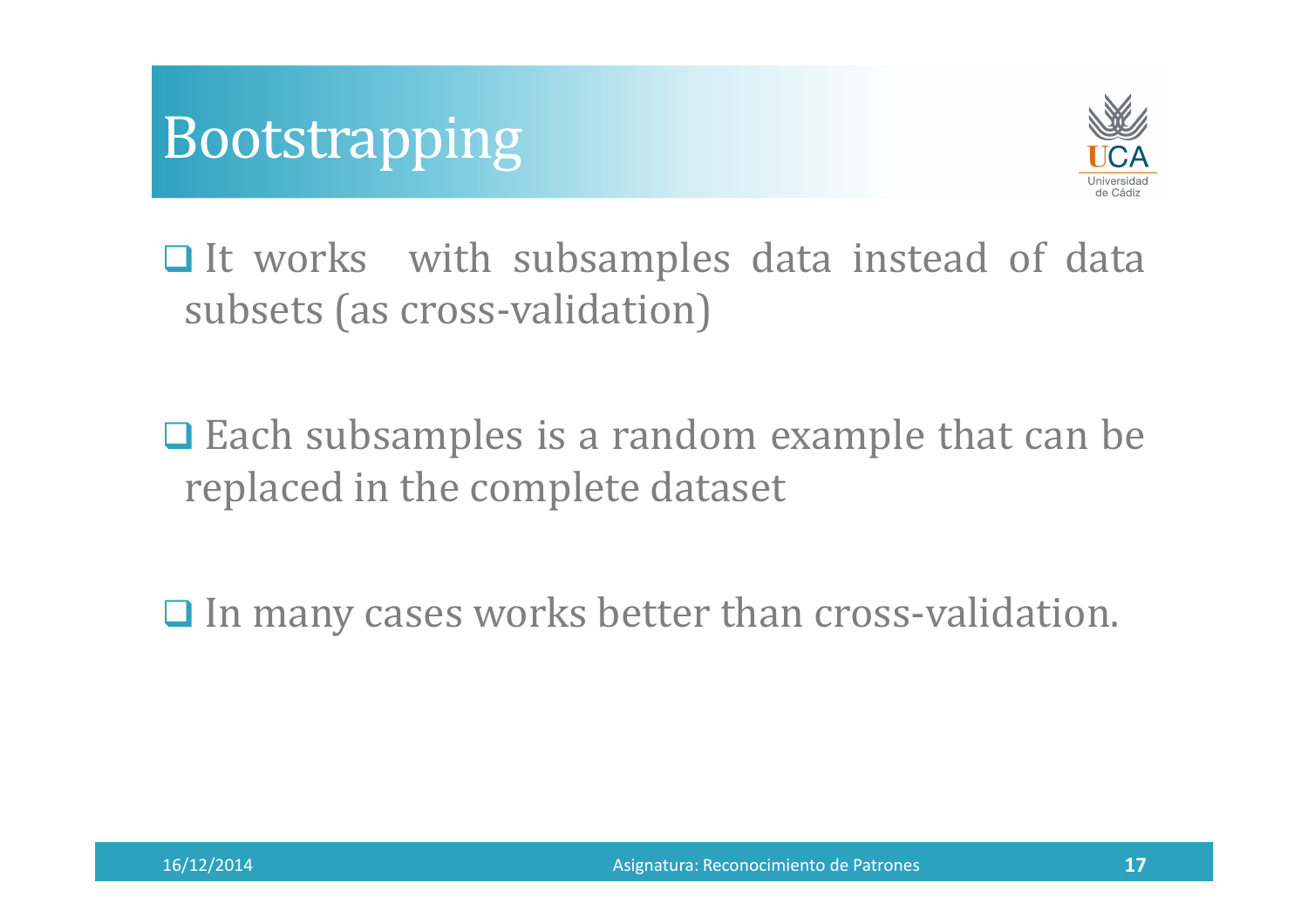



It is not easy to implement.

The error estimator is statistically equivalent of leave-one-out

 $\Box$  The results are not entirely reliable.

It does not work well for some methodologies (eg empirical decision trees)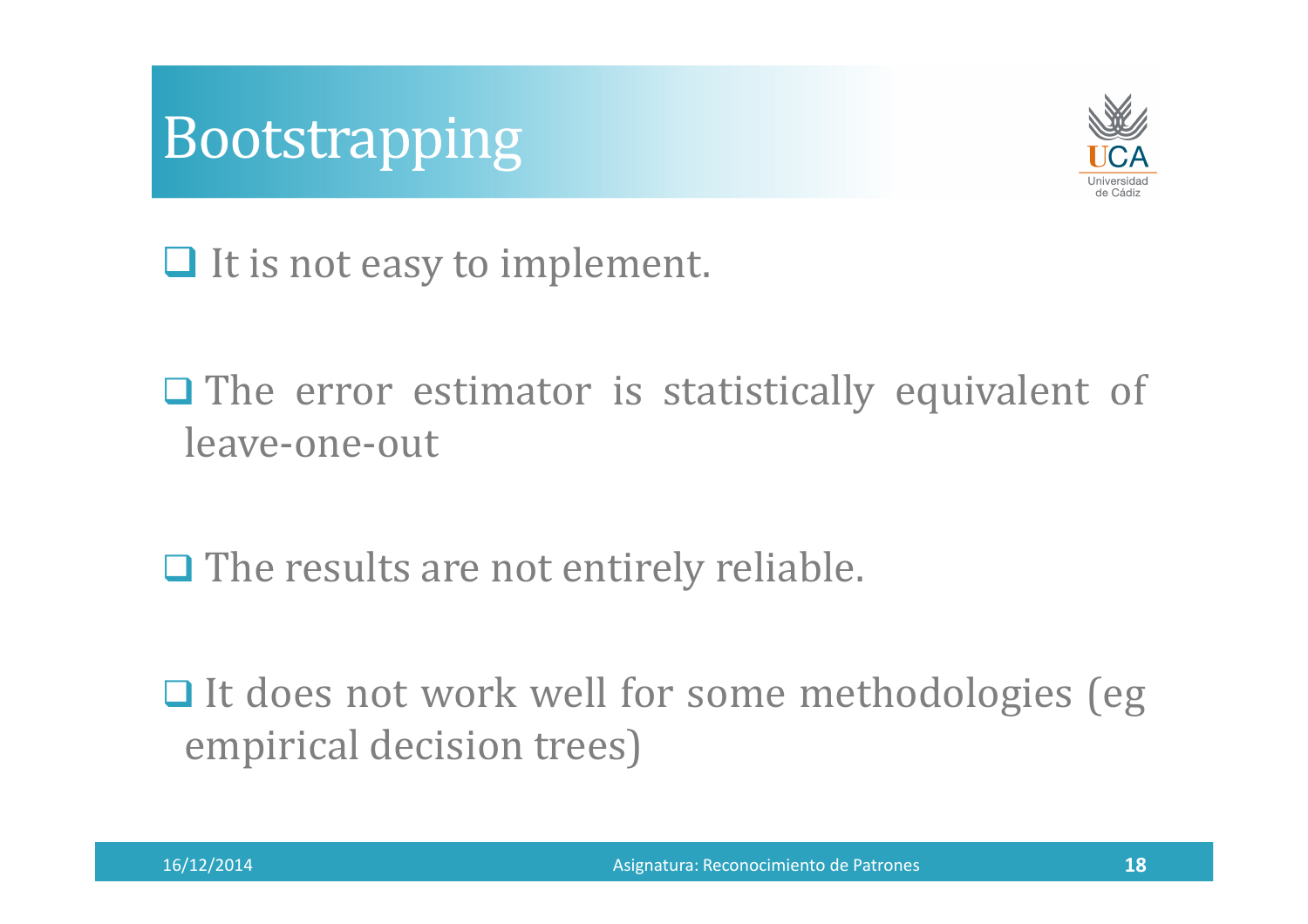## Stacked generalization



■ **■** Combines network training with partitioning the dataset

 $\square$ Modular system network

**Olt has M networks "level-0" from**  $N_1^{\circ}$  **to**  $N_M^{\circ}$  **whose** outputs are combined using <sup>a</sup> network of "level-1"  $N_1^0$  to  $N_M^0$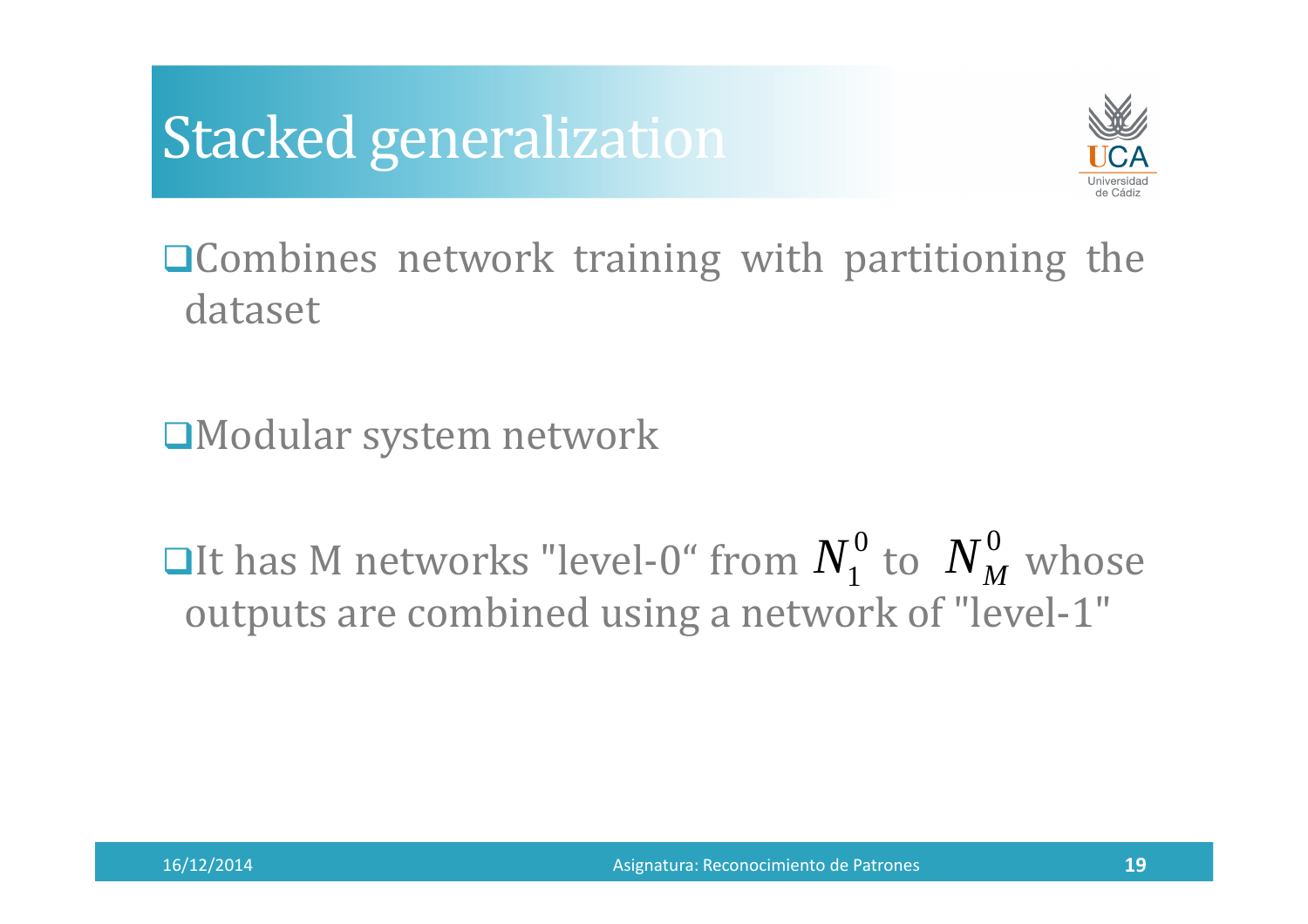## Stacked generalization



 $\Box$  The idea is to train the networks of level-0 first and see how it behaves in generalization

 $\Box$  This provides a new training set is used to train the network of level-1.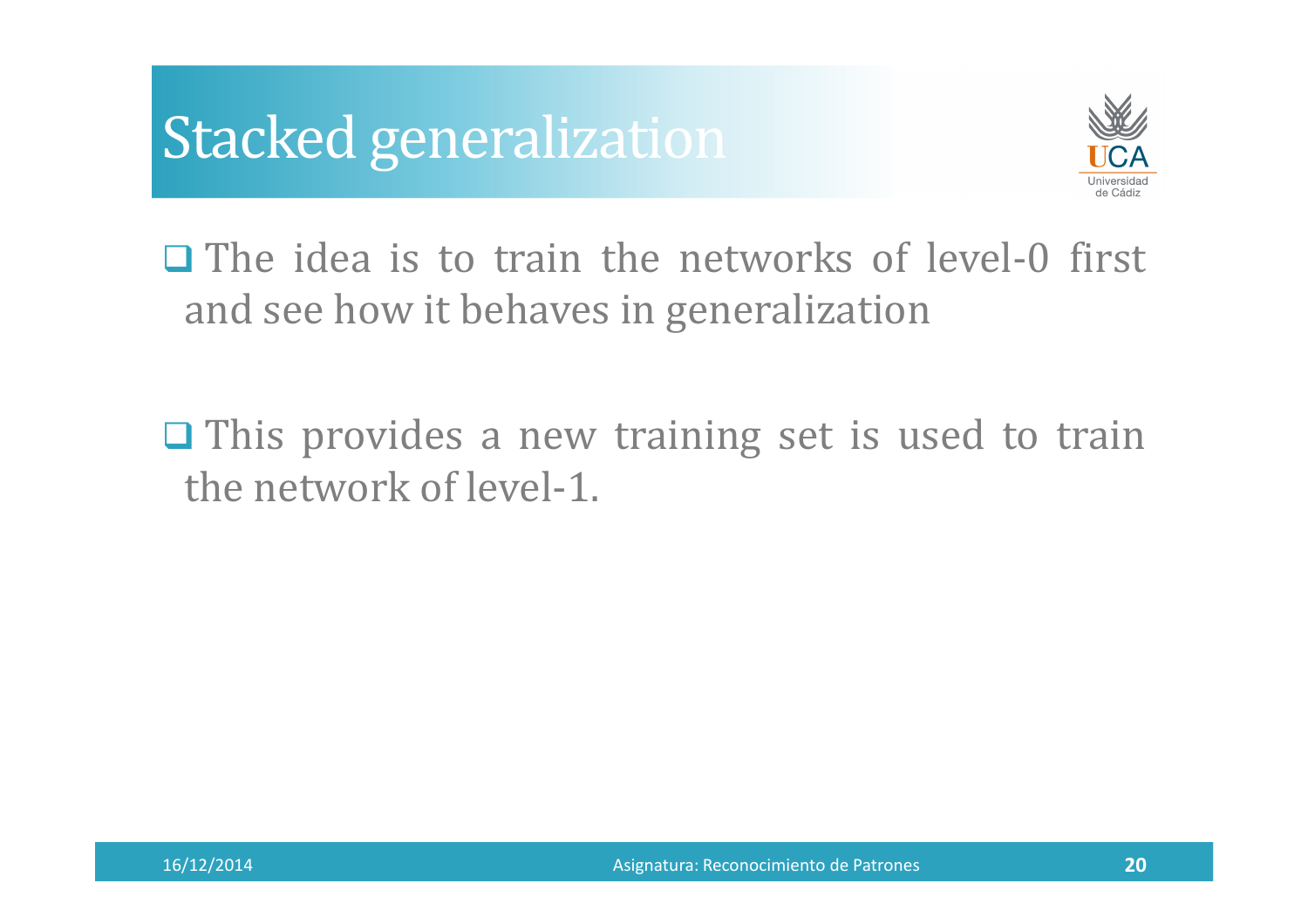#### Stacked generalization. Graphic represent



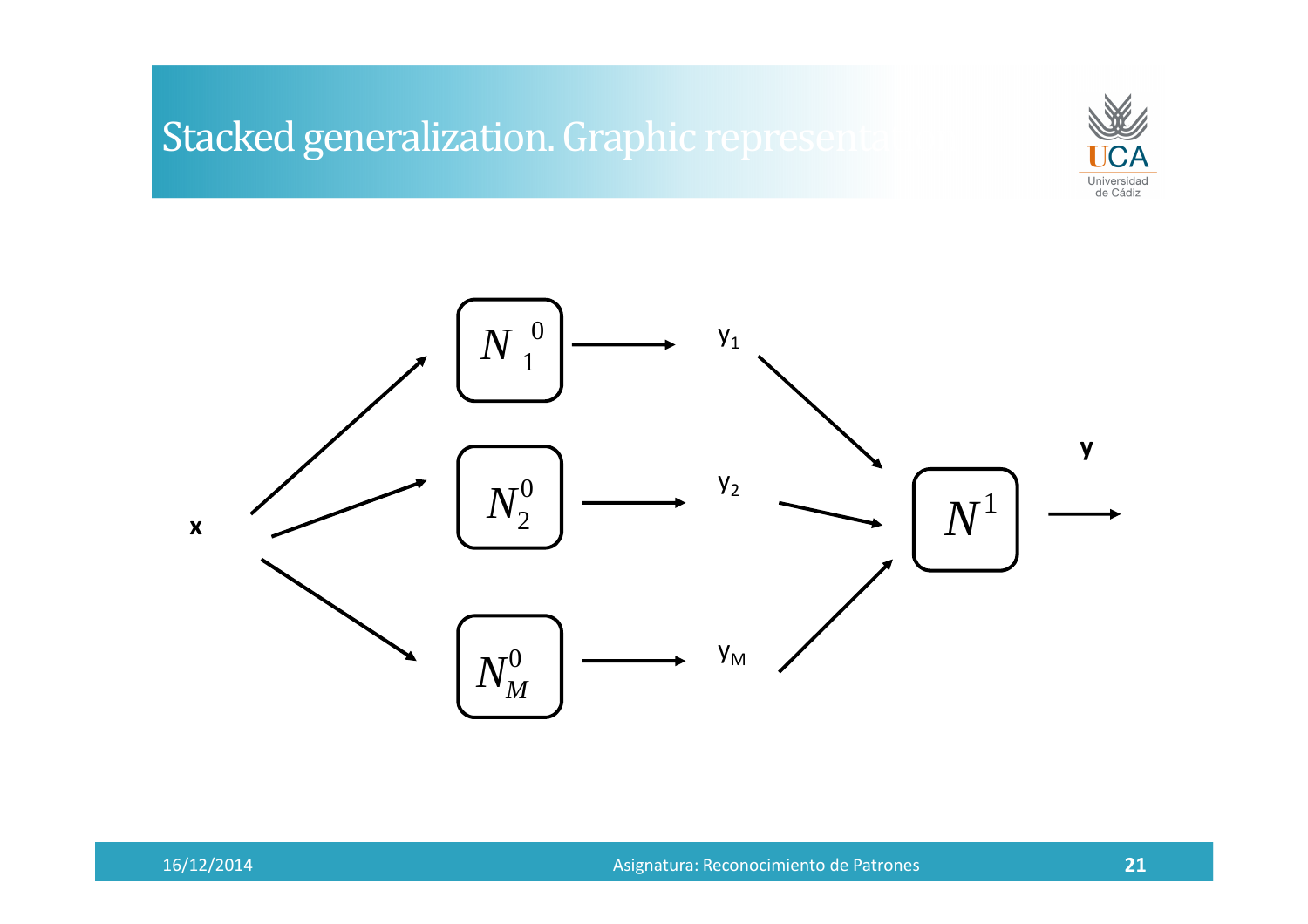## SUMMARY

16/12/2014